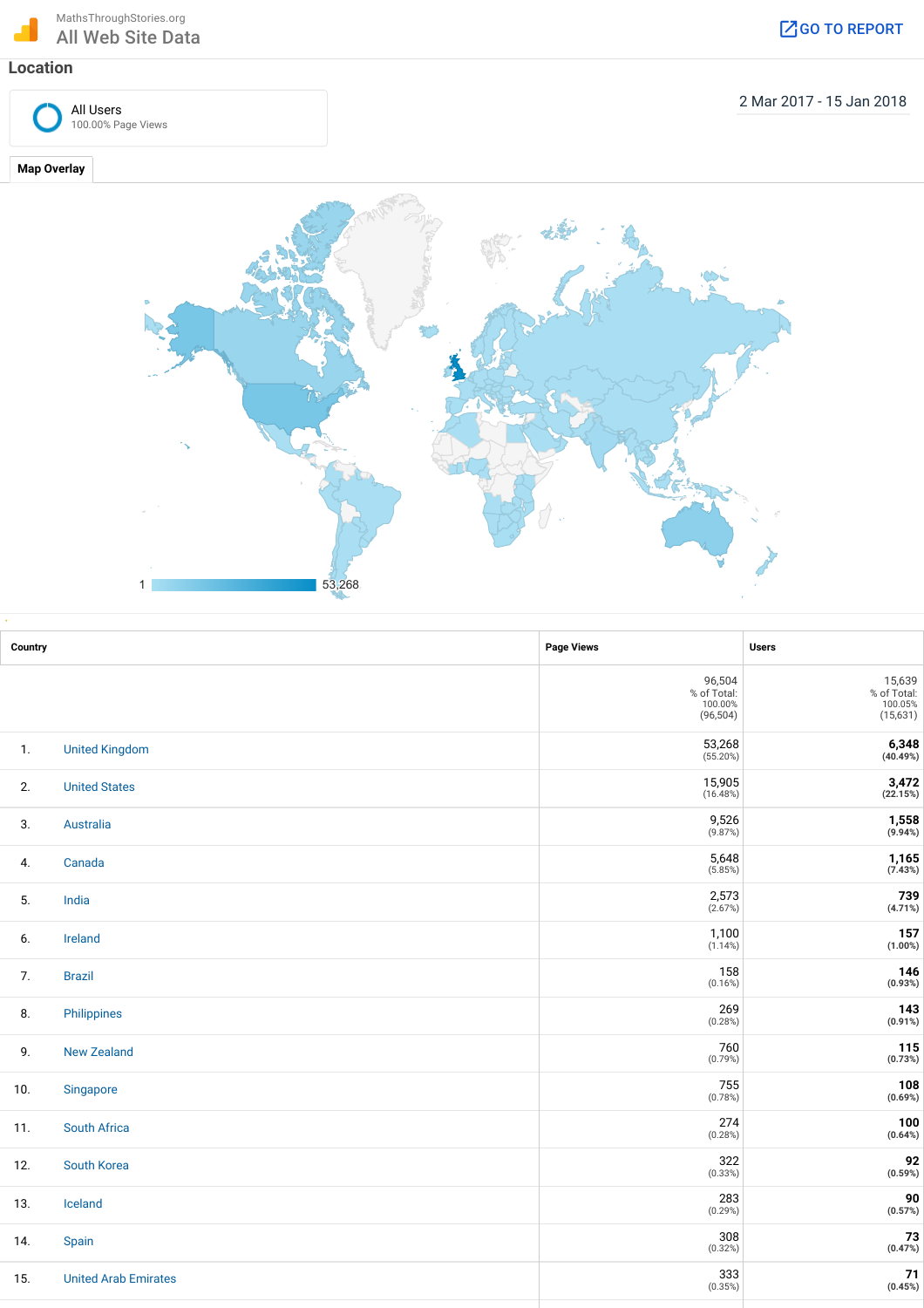| 16. | Thailand                     | $169$<br>(0.18%)      | $54$<br>(0.34%)                                                 |
|-----|------------------------------|-----------------------|-----------------------------------------------------------------|
| 17. | <b>Hong Kong</b>             | 383<br>$(0.40\%)$     | ${\bf 52}$<br>(0.33%)                                           |
| 18. | <b>Turkey</b>                | 132<br>(0.14%)        | ${\bf 50}$<br>(0.32%)                                           |
| 19. | (not set)                    | 124<br>(0.13%)        | $\begin{array}{c} {\bf 50}\\ (0.32\%) \end{array}$              |
| 20. | Malaysia                     | 332<br>$(0.34\%)$     | $\begin{array}{c} \textbf{49} \\ \textbf{(0.31%)} \end{array}$  |
| 21. | Germany                      | 153<br>(0.16%)        | $48$<br>(0.31%)                                                 |
| 22. | Nigeria                      | 133<br>(0.14%)        | 48<br>(0.31%)                                                   |
| 23. | China                        | 122<br>(0.13%)        | $\begin{array}{c} \textbf{47} \\ \textbf{(0.30%)} \end{array}$  |
| 24. | Indonesia                    | $77$<br>(0.08%)       | $\begin{array}{c} \textbf{44} \\ \textbf{(0.28%)} \end{array}$  |
| 25. | Italy                        | 124<br>(0.13%)        | $\begin{array}{c} \textbf{42} \\ \textbf{(0.27%)} \end{array}$  |
| 26. | Malta                        | 423<br>(0.44%)        | $\begin{array}{c} \textbf{40} \\ \textbf{(0.26%)} \end{array}$  |
| 27. | Pakistan                     | 142<br>(0.15%)        | $39$<br>(0.25%)                                                 |
| 28. | Vietnam                      | $215\,$<br>(0.22%)    | $39$<br>(0.25%)                                                 |
| 29. | France                       | 146<br>(0.15%)        | $38$<br>(0.24%)                                                 |
| 30. | Netherlands                  | 124<br>(0.13%)        | $\frac{30}{(0.19\%)}$                                           |
| 31. | Greece                       | 94<br>$(0.10\%)$      | $\begin{array}{c} \textbf{24} \\ \textbf{(0.15%)} \end{array}$  |
| 32. | Russia                       | 42<br>$(0.04\%)$      | ${\bf 22}$<br>(0.14%)                                           |
| 33. | Switzerland                  | 67<br>(0.07%)         | ${\bf 21}$<br>(0.13%)                                           |
| 34. | Poland                       | 45<br>(0.05%)         | ${\bf 20}$<br>(0.13%)                                           |
| 35. | Qatar                        | 55<br>(0.06%)         | $\begin{array}{c} \textbf{19} \\ \textbf{(0.12%)} \end{array}$  |
| 36. | Japan                        | 51<br>(0.05%)         | $\begin{array}{c} \textbf{18} \\ \textbf{(0.11%)} \end{array}$  |
| 37. | Kuwait                       | 48<br>(0.05%)         | $18$<br>(0.11%)                                                 |
| 38. | <b>Taiwan</b>                | $75\,$<br>(0.08%)     | $18$<br>(0.11%)                                                 |
| 39. | <b>Belgium</b>               | 61<br>(0.06%)         | $17$<br>(0.11%)                                                 |
| 40. | Finland                      | 65<br>(0.07%)         | $16$<br>(0.10%)                                                 |
| 41. | Kenya                        | 45<br>(0.05%)         | $\begin{array}{c} {\bf 15}\\ {\bf (0.10\%)} \end{array}$        |
| 42. | Romania                      | 51<br>(0.05%)         | $15$<br>(0.10%)                                                 |
| 43. | <b>Trinidad &amp; Tobago</b> | $53$<br>(0.05%)       | $\begin{array}{c} {\bf 15}\\ {\bf (0.10\%)} \end{array}$        |
| 44. | Iran                         | 45<br>(0.05%)         | $\begin{array}{c} \textbf{14} \\ \textbf{(0.09\%)} \end{array}$ |
| 45. | Norway                       | 49<br>(0.05%)         | $\begin{array}{c} \textbf{14} \\ \textbf{(0.09\%)} \end{array}$ |
| 46. | Portugal                     | 36<br>$(0.04\%)$      | $\begin{array}{c} \textbf{14} \\ \textbf{(0.09\%)} \end{array}$ |
| 47. | Sweden                       | 68<br>(0.07%)         | $13$<br>(0.08%)                                                 |
| 48. | Egypt                        | 44<br>(0.05%)         | $\begin{array}{c} \textbf{12} \\ \textbf{(0.08\%)} \end{array}$ |
| 49. | Cambodia                     | $100\,$<br>$(0.10\%)$ | $12\,$<br>(0.08%)                                               |
|     |                              | $36\,$                | ${\bf 12}$                                                      |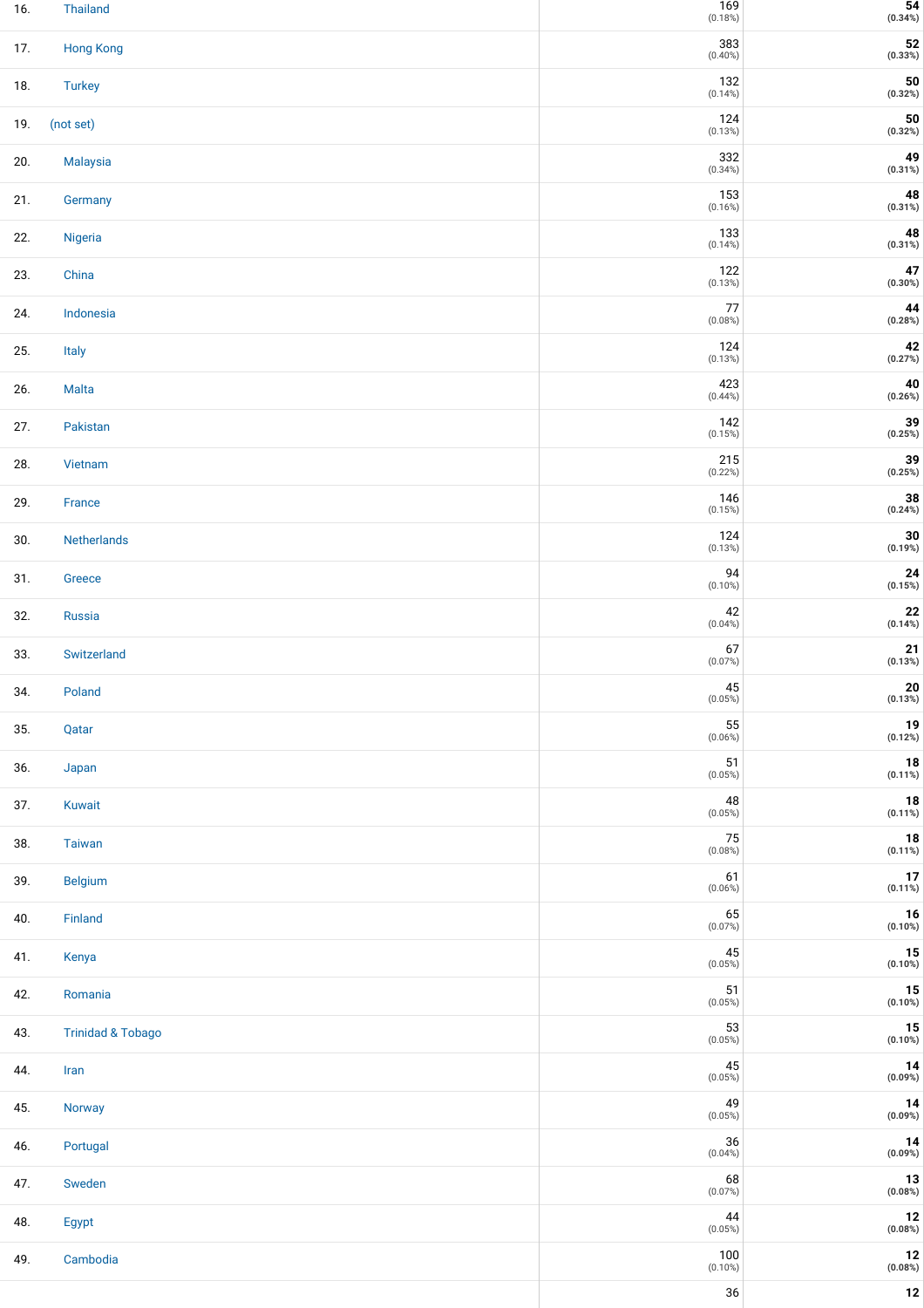| 50. | Myanmar (Burma)  | (0.04%)                   | (0.08%)                                                                  |
|-----|------------------|---------------------------|--------------------------------------------------------------------------|
| 51. | <b>Mauritius</b> | 16<br>(0.02%)             | $12\,$<br>(0.08%)                                                        |
| 52. | Mexico           | 35<br>$(0.04\%)$          | $\begin{array}{c} \textbf{12} \\ \textbf{(0.08%)} \end{array}$           |
| 53. | Saudi Arabia     | 43<br>$(0.04\%)$          | $\begin{array}{c} \textbf{12} \\ \textbf{(0.08%)} \end{array}$           |
| 54. | Sri Lanka        | $36\,$<br>(0.04%)         | $\begin{array}{c} \textbf{11} \\ \textbf{(0.07%)} \end{array}$           |
| 55. | Denmark          | 86<br>(0.09%)             | ${\bf 10}$<br>$(0.06\%)$                                                 |
| 56. | <b>Israel</b>    | 26<br>(0.03%)             | $\begin{array}{c} \textbf{10} \\ \textbf{(0.06%)} \end{array}$           |
| 57. | Jamaica          | 22<br>(0.02%)             | $\begin{array}{c} \textbf{10} \\ \textbf{(0.06%)} \end{array}$           |
| 58. | Ukraine          | 38<br>(0.04%)             | $\begin{array}{c} \textbf{10} \\ \textbf{(0.06%)} \end{array}$           |
| 59. | Croatia          | $24\,$<br>(0.02%)         | 9<br>(0.06%)                                                             |
| 60. | Argentina        | $11$<br>$(0.01\%)$        | $\begin{array}{c} \mathbf{8} \\ \text{(0.05%)} \end{array}$              |
| 61. | <b>Cyprus</b>    | 40<br>$(0.04\%)$          | $\begin{array}{c} \mathbf{8} \\ \text{(0.05%)} \end{array}$              |
| 62. | Azerbaijan       | 46<br>(0.05%)             | $7$<br>(0.04%)                                                           |
| 63. | Bangladesh       | $11$<br>$(0.01\%)$        | $\boldsymbol{7}$<br>(0.04%)                                              |
| 64. | Lebanon          | 16<br>(0.02%)             | $\overline{\mathbf{7}}$<br>(0.04%)                                       |
| 65. | Zambia           | 19<br>(0.02%)             | $\overline{\mathbf{7}}$<br>$(0.04\%)$                                    |
| 66. | <b>Bahrain</b>   | $12\,$<br>$(0.01\%)$      | 6<br>(0.04%)                                                             |
| 67. | Latvia           | 101<br>$(0.10\%)$         | 6<br>(0.04%)                                                             |
| 68. | <b>Brunei</b>    | 27<br>(0.03%)             | $\overline{\mathbf{5}}$<br>(0.03%)                                       |
| 69. | Colombia         | 17<br>(0.02%)             | 5<br>$(0.03\%)$                                                          |
| 70. | Hungary          | $20\,$<br>(0.02%)         | $\begin{array}{c} {\mathbf{5}}\ {\mathbf{0}}{\mathbf{.03\%}}\end{array}$ |
| 71. | Jersey           | 25<br>(0.03%)             | ${\bf 5}$<br>(0.03%)                                                     |
| 72. | Cayman Islands   | $10\,$<br>$(0.01\%)$      | 5<br>(0.03%)                                                             |
| 73. | Kazakhstan       | 21<br>$(0.02\%)$          | $\begin{array}{c} {\mathbf{5}}\\ (0.03\% ) \end{array}$                  |
| 74. | Nepal            | 37<br>$(0.04\%)$          | $\begin{array}{c} {\mathbf{5}}\ {\mathbf{0}}{\mathbf{.03\%}}\end{array}$ |
| 75. | Austria          | 14<br>$(0.01\%)$          | 4<br>(0.03%)                                                             |
| 76. | Chile            | $11$<br>$(0.01\%)$        | $\pmb{4}$<br>(0.03%)                                                     |
| 77. | Estonia          | $\mathbf 5$<br>$(0.01\%)$ | $\overline{\mathbf{4}}$<br>(0.03%)                                       |
| 78. | Guernsey         | $16$<br>(0.02%)           | $\pmb{4}$<br>(0.03%)                                                     |
| 79. | Ghana            | $13$<br>$(0.01\%)$        | $\overline{\mathbf{4}}$<br>(0.03%)                                       |
| 80. | Peru             | $11$<br>$(0.01\%)$        | $\overline{\mathbf{4}}$<br>(0.03%)                                       |
| 81. | Slovakia         | $11$<br>$(0.01\%)$        | $\pmb{4}$<br>(0.03%)                                                     |
| 82. | Tanzania         | $\mathbf 5$<br>$(0.01\%)$ | 4<br>(0.03%)                                                             |
| 83. | <b>Uruguay</b>   | 29<br>(0.03%)             | $\pmb{4}$<br>(0.03%)                                                     |
| 84. | <b>Barbados</b>  | $\mathbf 5$               | 3                                                                        |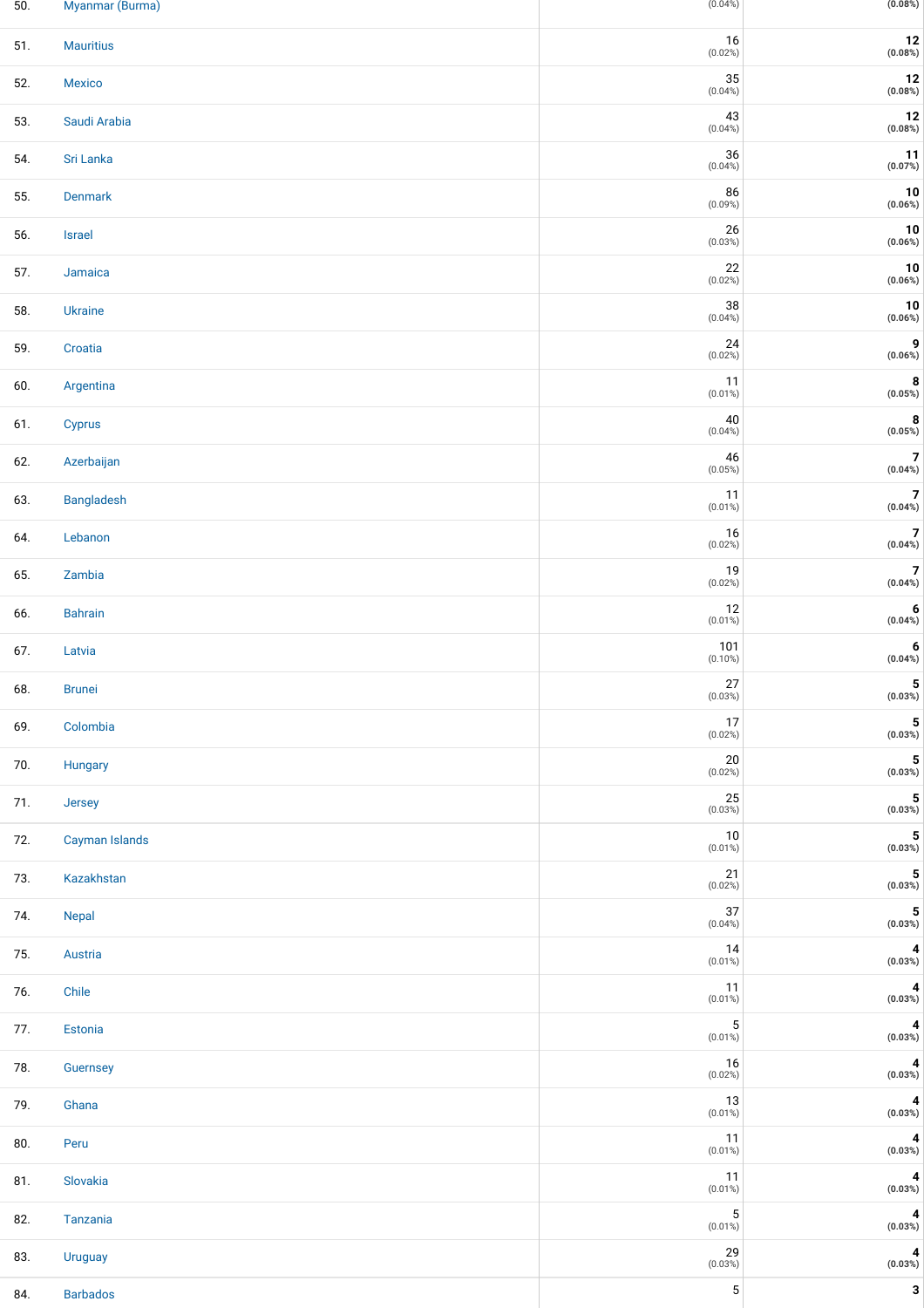|      |                      | $(0.01\%)$                              | (0.02%)                        |
|------|----------------------|-----------------------------------------|--------------------------------|
| 85.  | <b>Bulgaria</b>      | 38<br>(0.04%)                           | $\mathbf 3$<br>(0.02%)         |
| 86.  | <b>Belize</b>        | 3<br>$(0.00\%)$                         | $\mathbf 3$<br>(0.02%)         |
| 87.  | Czechia              | 6<br>$(0.01\%)$                         | 3<br>(0.02%)                   |
| 88.  | Algeria              | 3<br>$(0.00\%)$                         | 3<br>(0.02%)                   |
| 89.  | Morocco              | $\ensuremath{\mathsf{3}}$<br>$(0.00\%)$ | 3<br>(0.02%)                   |
| 90.  | Namibia              | 3<br>$(0.00\%)$                         | 3<br>(0.02%)                   |
| 91.  | Oman                 | 6<br>$(0.01\%)$                         | 3<br>(0.02%)                   |
| 92.  | Uganda               | 15<br>(0.02%)                           | 3<br>(0.02%)                   |
| 93.  | Zimbabwe             | 7<br>$(0.01\%)$                         | 3<br>(0.02%)                   |
| 94.  | <b>Bahamas</b>       | 4<br>$(0.00\%)$                         | $\bf 2$<br>$(0.01\%)$          |
| 95.  | <b>Botswana</b>      | 4<br>$(0.00\%)$                         | $\bf{2}$<br>$(0.01\%)$         |
| 96.  | Côte d'Ivoire        | $\sqrt{2}$<br>$(0.00\%)$                | $\bf{2}$<br>$(0.01\%)$         |
| 97.  | Cameroon             | 6<br>$(0.01\%)$                         | $\bf{2}$<br>$(0.01\%)$         |
| 98.  | Guyana               | $\sqrt{2}$<br>$(0.00\%)$                | $\mathbf 2$<br>$(0.01\%)$      |
| 99.  | Honduras             | $\sqrt{2}$<br>$(0.00\%)$                | $\bf{2}$<br>$(0.01\%)$         |
| 100. | Iraq                 | $\sqrt{2}$<br>$(0.00\%)$                | $\mathbf 2$<br>$(0.01\%)$      |
| 101. | Jordan               | $\overline{2}$<br>$(0.00\%)$            | $\mathbf 2$<br>$(0.01\%)$      |
| 102. | Luxembourg           | 6<br>$(0.01\%)$                         | $\mathbf 2$<br>$(0.01\%)$      |
| 103. | Slovenia             | 6<br>$(0.01\%)$                         | $\boldsymbol{2}$<br>$(0.01\%)$ |
| 104. | Albania              | $\mathbf{1}$<br>$(0.00\%)$              | $\mathbf{1}$<br>$(0.01\%)$     |
| 105. | Angola               | $\mathbf{1}$<br>$(0.00\%)$              | $\mathbf{1}$<br>$(0.01\%)$     |
| 106. | Bosnia & Herzegovina | 3<br>$(0.00\%)$                         | $\mathbf{1}$<br>$(0.01\%)$     |
| 107. | <b>Benin</b>         | $\mathbf{1}$<br>$(0.00\%)$              | $\mathbf{1}$<br>$(0.01\%)$     |
| 108. | <b>Costa Rica</b>    | $\mathbf{1}$<br>$(0.00\%)$              | $\mathbf{1}$<br>$(0.01\%)$     |
| 109. | <b>Cape Verde</b>    | $\mathbf{1}$<br>$(0.00\%)$              | $\mathbf{1}$<br>$(0.01\%)$     |
| 110. | Grenada              | $\overline{7}$<br>$(0.01\%)$            | $\mathbf{1}$<br>$(0.01\%)$     |
| 111. | Georgia              | $\mathbf{1}$<br>$(0.00\%)$              | 1<br>$(0.01\%)$                |
| 112. | Gibraltar            | $\mathbf{1}$<br>$(0.00\%)$              | $\mathbf{1}$<br>$(0.01\%)$     |
| 113. | Kyrgyzstan           | $\mathbf{1}$<br>$(0.00\%)$              | $\mathbf{1}$<br>$(0.01\%)$     |
| 114. | Laos                 | 27<br>(0.03%)                           | $\mathbf{1}$<br>$(0.01\%)$     |
| 115. | Lesotho              | $\sqrt{2}$<br>$(0.00\%)$                | $\mathbf{1}$<br>$(0.01\%)$     |
| 116. | Lithuania            | 3<br>$(0.00\%)$                         | $\mathbf{1}$<br>$(0.01\%)$     |
| 117. | Macedonia (FYROM)    | 6<br>$(0.01\%)$                         | $\mathbf{1}$<br>$(0.01\%)$     |
| 118. | Mongolia             | 6<br>$(0.01\%)$                         | $\mathbf{1}$<br>$(0.01\%)$     |
|      |                      |                                         |                                |